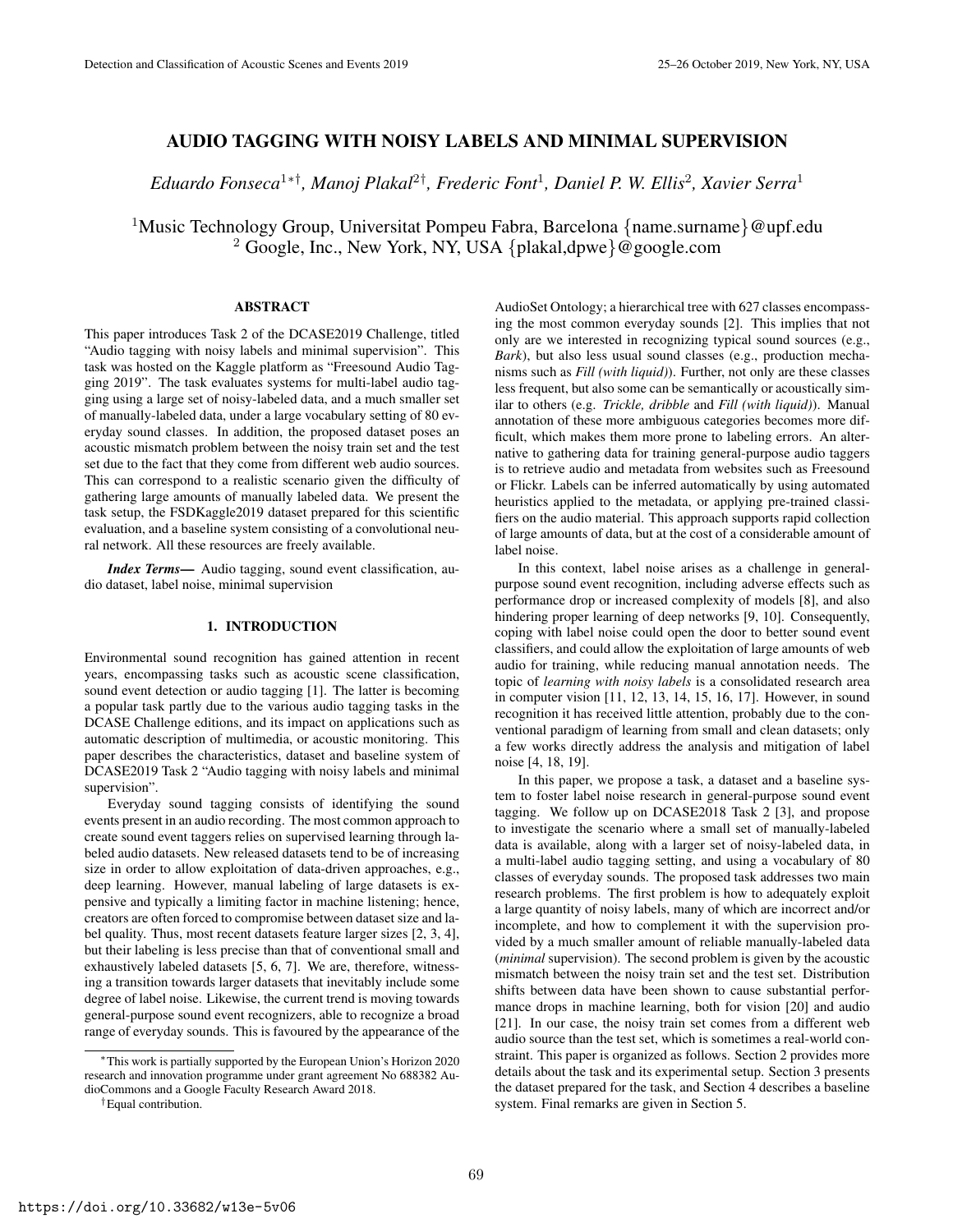#### 2. TASK SETUP

The goal of this task is to predict appropriate labels for each audio clip in a test set. The predictions are to be done at the clip level, i.e., no start/end timestamps for the sound events are required. Some test clips bear one ground truth label while others bear several labels. Hence, the task setup is a *multi-label* classification problem and the systems to be developed can be denoted as multi-label audio tagging systems, as illustrated in Fig. 1. This task was hosted on the Kaggle platform from April 4th to June 10th 2019. The resources associated to this task (dataset download, submission, and leaderboard) can be found on the Kaggle competition page.<sup>1</sup>



Figure 1: Overview of a multi-label tagging system.

As described in Section 3, the audio data for this task consists of a test set and two train sets: a *curated* train set and a *noisy* train set, that allow to experiment with training data of different levels of reliability and coming from different sources. System evaluation was carried out on Kaggle servers (see Section 2.1) using the test set, which is further split into two divisions, for the *public* and *private* leaderboards. During the competition, the test subset corresponding to the public leaderboard was used to provide live ranking of all participants. To compute the final private leaderboard, at the end of the competition, systems were re-evaluated using the unseen private test set, of which neither the audio nor the labels were accessible to participants.

#### 2.1. Evaluation Metric and Competition Rules

The task was evaluated via label-weighted label-ranking average precision (abbreviated as *l*ω*lrap* and pronounced "lol wrap"). This generalizes the mean reciprocal rank (MRR) used in the 2018 challenge [3] to the case of multiple true labels per test item. Let  $Lab(s, r)$  be the class label at rank r (starting from 1) in test sample s, and  $Rank(s, c)$  be the rank of class label c in that list, i.e.  $Lab(s, Rank(s, c)) = c$ . Then, if the set of ground-truth classes for sample s is  $C(s)$ , the label-ranking precision for the list of labels up to class  $c$  (assumed to be in  $C(s)$ ) is:

$$
Prec(s, c) = \frac{1}{Rank(s, c)} \sum_{r=1}^{Rank(s, c)} \mathbf{1}[Lab(s, r) \in C(s)] \quad (1)
$$

where  $1$ [ $\cdot$ ] evaluates to 1 if the argument is true, else zero.  $Prec(s, c)$  is equal to 1 if all the top-ranked labels down to c are part of  $C(s)$ , and at worst case equals  $1/Rank(s, c)$  if none of the higher-ranked labels are correct. In contrast to plain *lrap*, which averages precisions within a sample then across samples, thereby downweighting labels that occur on samples with many labels, *l*ω*lrap* calculates the precision for each *label* in the test set, and gives them all equal contribution to the final metric:

$$
l\omega trap = \frac{1}{\sum_{s} |C(s)|} \sum_{s} \sum_{c \in C(s)} Prec(s, c)
$$
 (2)

where  $|C(s)|$  is the number of true class labels for sample s. We use label weighting because it allows per-class values to be calculated, while keeping the overall metric as a simple average of the per-class metrics (weighted by each label's prior in the test set). A Python implementation of *l*ω*lrap* is provided in <sup>2</sup> .

This scientific evaluation was set up as a Kaggle *Kernels-only* competition. This means that all participants had to submit their systems as inference models in Kaggle Kernels (similar to *Jupyter Notebooks*), to be evaluated on remote servers. In addition, inference run-time was limited to a maximum of one hour in a Kernel with one GPU, and memory constraints were also imposed. These constraints aim to discourage the usage of large model ensembles. Participants could submit a maximum of two submissions per day, and select two *final* submissions to be considered for the private leaderboard ranking. A detailed description of the task rules can be found in the Rules section of the competition page;<sup>1</sup> the most important points are summarized in the DCASE Challenge page.<sup>3</sup>

To complement the leaderboard results of the *l*ω*lrap* ranking, the task organizers introduced a complementary Judges' Award to promote submissions using novel, problem-specific and efficient approaches. Details about the Judges' Award rules can be found in the Judges' Award section of  $<sup>1</sup>$ .</sup>

# 3. DATASET

The dataset used is called *FSDKaggle2019*, and it employs audio clips from the following sources:

- Freesound Dataset (FSD): a dataset under development based on Freesound content organized with the AudioSet Ontology [2]. Freesound is a sound sharing site hosting over 400,000 clips uploaded by a community of users, who additionally provide some basic metadata, e.g., tags. [22]. These data are used to create the curated train set and the test set.
- The soundtracks of a pool of Flickr videos taken from the Yahoo Flickr Creative Commons 100M (YFCC100M) dataset [23]. These data are used to create the noisy train set.

FSDKaggle2019 is freely available from the Data section of  $\frac{1}{1}$ , all clips are provided as uncompressed PCM 16 bit 44.1 kHz mono audio files, its ground truth labels are provided at the clip-level (i.e., weak labels), and its partitioning is depicted in Fig. 2.

## 3.1. Curated train set and test set

The first step carried out in the creation of FSDKaggle2019 was the definition of a vocabulary of 80 classes drawn from the AudioSet

<sup>1</sup>https://www.kaggle.com/c/freesound-audiotagging-2019

Note that the competition name on Kaggle is abbreviated from the full DCASE2019 Challenge task name to "Freesound Audio Tagging 2019".

<sup>2</sup>https://colab.research.google.com/drive/ 1AgPdhSp7ttY18O3fEoHOQKlt\_3HJDLi8

<sup>3</sup>http://dcase.community/challenge2019/taskaudio-tagging#task-rules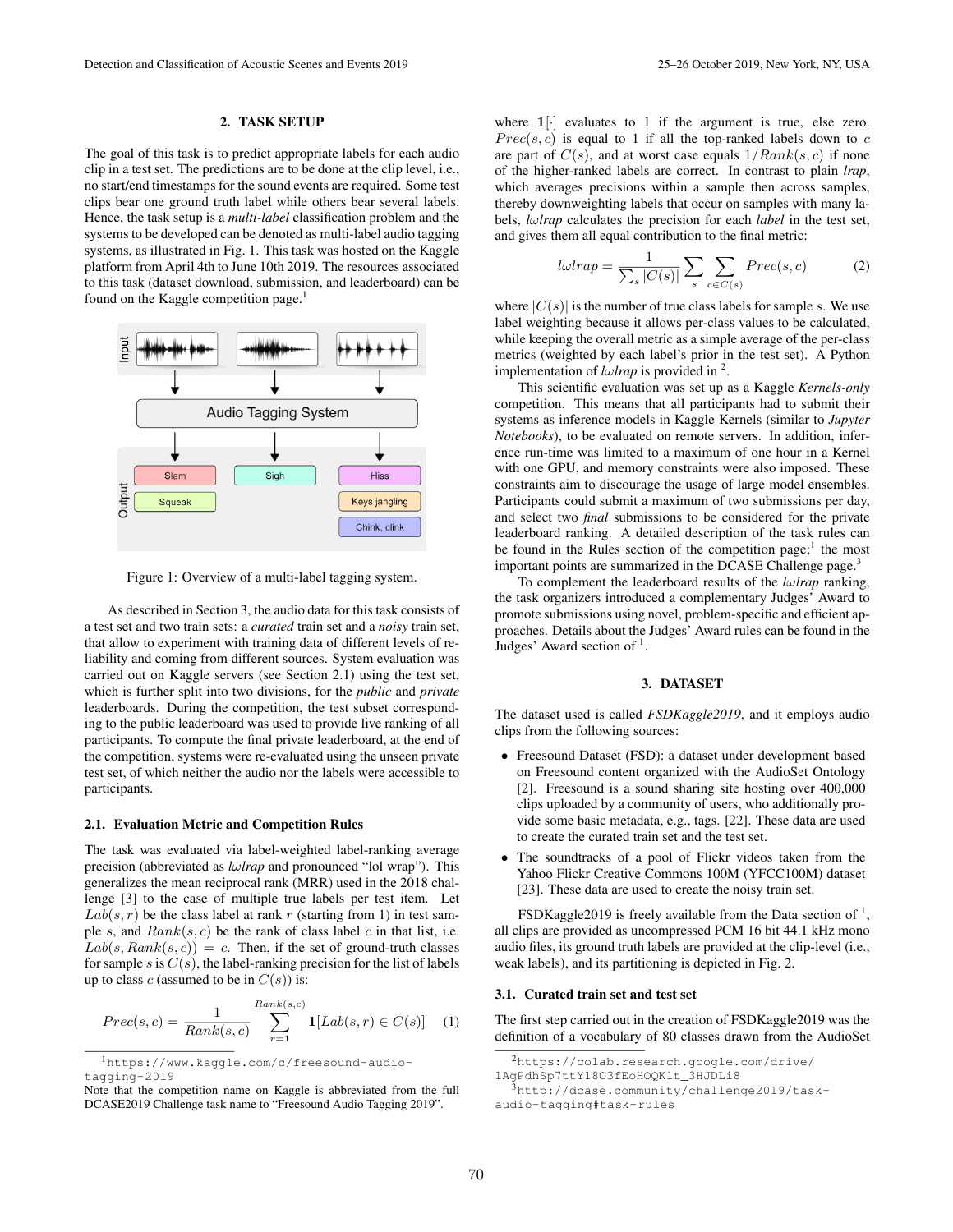

Figure 2: Data split in FSDKaggle2019, including number of clips / duration in hours, and data origin. Colors depict quality of labels: orange, yellow and green correspond to noisy labels, correct but potentially incomplete labels, and exhaustive labels, respectively.

Ontology [2]. This vocabulary was chosen based on the following criteria: *i)* we consider leaf nodes of the AudioSet hierarchy for which there is enough data available in FSD, *ii)* we aim to encompass a diverse range of everyday sounds, and *iii)* we remove few clearly isolated classes (those with the weakest semantic relations with any of the rest), thus promoting confounds between semantically/acoustically similar classes to some extent. The main sound *families* (i.e., groups of sound classes) in the resulting vocabulary are, in descending order of prevalence, human sounds, domestic sounds, musical instruments, vehicles, animal sounds, natural sounds, materials, and mechanisms. The full list of 80 classes is available in the Data section of  $<sup>1</sup>$ .</sup>

In a second step, we did a mapping of Freesound clips to the selected 80 class labels. To this end, a set of keywords was defined connecting the user-provided Freesound tags with the AudioSet labels. Using this mapping, for every class, we retrieved the audio clips that feature at least one of the defined keywords among their tags. This process led to a number of automatically-generated *candidate annotations* indicating the potential presence of a sound class in an audio clip (i.e., weak labels, as timing information is not included). Nonetheless, in some audio clips the target signal fills the clip length almost completely, which can be considered as a strong label. Subsequently, the candidate annotations were humanvalidated using a *validation* task deployed in *Freesound Annota*tor,<sup>4</sup> an online platform for the collaborative creation of open audio datasets [24]. In this task, users verify the presence/absence of a candidate sound class in an audio clip with a *rating* mechanism. The vast majority of provided labels have inter-annotator agreement but not all of them. The outcome is a set of clips where the corresponding label(s) are correct; nevertheless, it can happen that a few of these audio clips present additional acoustic material beyond the provided label(s).

The resulting data were split into a train set and a test set. We refer to this train set as *curated* in order to distinguish it from the noisy set described in Section 3.2. To mitigate train-test contamination, the split was carried out considering the clip uploaders in Freesound. We allocated all audio clips uploaded from the same user into either the curated train set or the test set, so that the sets are disjoint at the Freesound user level. The partition proportion was defined to limit the supervision provided in the curated train set, thus promoting approaches to deal with label noise.

Finally, the test set was further annotated using a label *generation* tool [25], in which *i)* pre-existent labels can be re-validated, and *ii)* potentially missing labels can be added through exploration

Table 1: Main stats of the sets in FSDKaggle2019. <sup>∗</sup>A few classes have slightly less than 75 clips.

| Aspect         | curated train    | noisy train | test             |
|----------------|------------------|-------------|------------------|
| Clips/class    | $\sim75^*$       | 300         | $\sim$ 50 - 150  |
| Total clips    | 4970             | 19,815      | 4481             |
| Labels/clip    | 1.2.             | 1.2.        | 1.4              |
| Clip length    | $\sim 0.3 - 30s$ | $\sim$ 15s  | $\sim 0.3 - 30s$ |
| Total duration | $\sim$ 10.5h     | $\sim$ 80h  | $\sim$ 12.9h     |
| Labelling      | correct          | noisy       | exhaustive       |
|                | (inexhaustive)   |             |                  |

of the AudioSet Ontology. The outcome is a set of exhaustively labeled clips where the label(s) are correct and complete considering the target vocabulary; nonetheless, few clips could still present additional (unlabeled) acoustic content out of the vocabulary.

The main characteristics of the curated train set, noisy train set and test set are listed in Table 1. The curated train set consists of 4970 clips with a total of 5752 labels. Labels per clip ranges from 1 to 6 with a mean of 1.2. The test set consists of 4481 clips with a total of 6250 labels. Labels per clip ranges from 1 to 6 with a mean of 1.4. Note the increased number of labels per clip with respect to the curated train set, due to the process of exhaustive labelling. In both cases, clip length ranges from 0.3s to 30 due to the diversity of the sound classes and the preferences of Freesound users when recording/uploading sounds.

#### 3.2. Noisy train set

The noisy train set was prepared using the YFCC100M dataset [23], which has the advantages of *i)* being a very large and diverse dataset that is not correlated with Freesound in acoustics or domain, and *ii)* offering permissive Creative Commons licenses that allow ease of use, modification, and redistribution. The original dataset contained ∼99M photos and ∼793k videos from ∼581K Flickr users. We dropped videos with licenses that disallowed making derivatives or commercial use, videos that were no longer available, and videos with audio decode errors that we could not transcode, leaving us with ∼201K 44.1 kHz mono WAV files. Video length varied with a maximum of 20 minutes, and a mean of ∼37s and median of ∼20s.

The Flickr video metadata (title, description, tags) proved to be too sparse to meaningfully map to our class vocabulary. Therefore, we used a content-based approach where we generated video-level predictions from a variety of pre-trained audio models: a shallow fully-connected network as well as variants of VGG and ResNet [26], all of which were trained on a large collection of YouTube videos using the AudioSet class vocabulary. We generated sliding windows of ∼1s containing log mel spectrogram patches and aggregated the per-window predictions (using either maximum or average pooling) to produce a video-level vector of class scores. For each of our 80 classes, we kept the top 300 videos by predicted score for that class. We browsed the video labels and selected the maximum-pooled VGG-like model as producing a balance between reasonable predictions and a substantial amount of label noise. As a further source of noise, each final clip was produced by taking a random slice of a video of length up to 15 seconds (videos shorter than 15 seconds would be taken in their entirety). Hence, the label noise can vary widely in amount and type depending on the class, including in- and out-of-vocabulary noises [4].

As listed in Table 1, the noisy train set consists of 19,815 clips with a total of 24,000 labels (300 \* 80). Labels per clip ranges from 1 to 7 with a mean of 1.2. Clip length ranges from 1s to

<sup>4</sup>https://annotator.freesound.org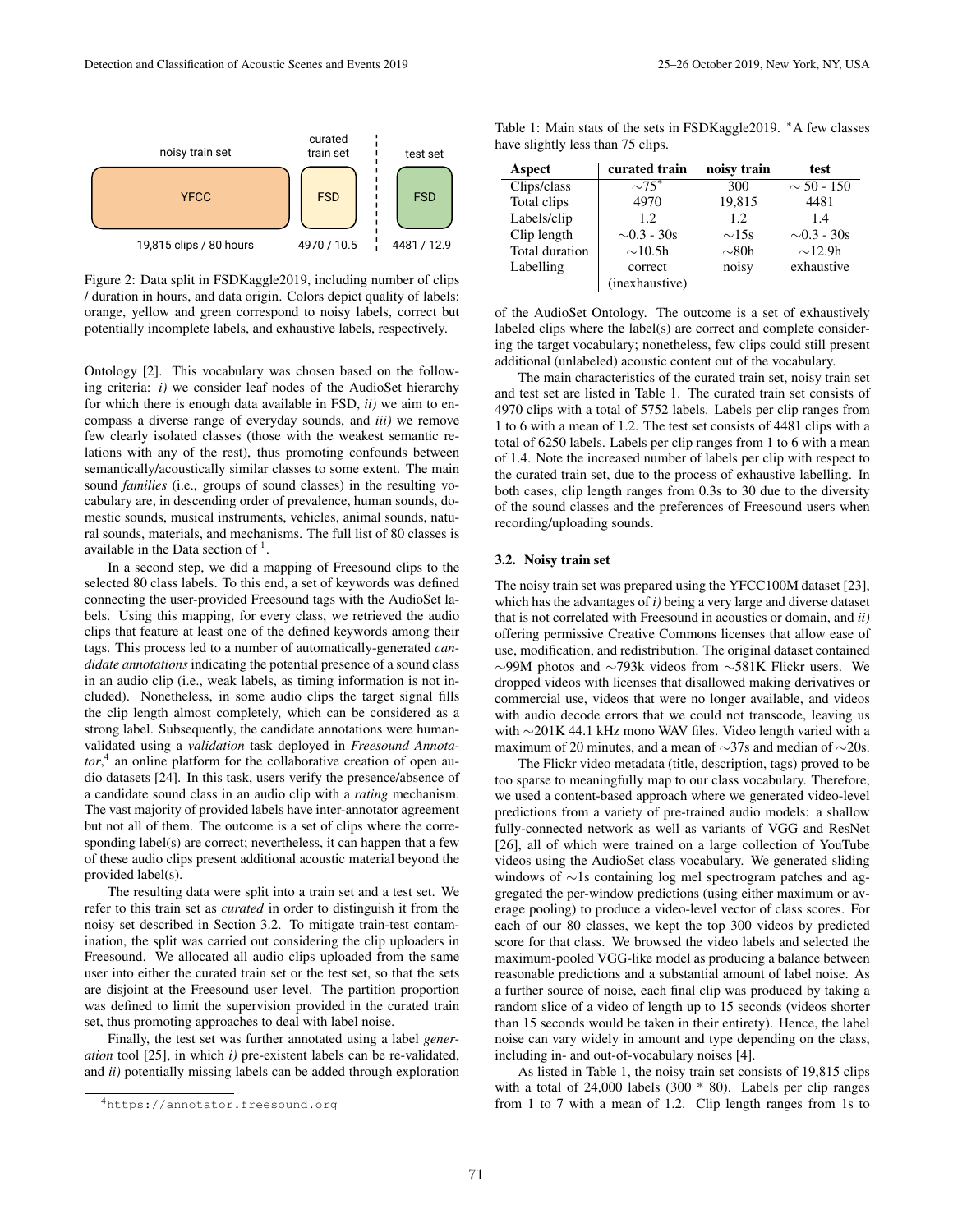15s (by construction), with a mean of 14.5s. Therefore, the perclass training data distribution in FSDKaggle2019 is, for most of the classes, 300 clips from the noisy set and 75 clips from the curated set. This means 80% noisy / 20% curated at the clip level, while at the duration level the proportion is more extreme considering the variable-length clips. Since most of the train data come from YFCC, acoustic domain mismatch between the train and test set can be expected. We conjecture this mismatch comes from a variety of reasons. For example, through acoustic inspection of a small sample of both data sources, we find a higher percentage of high quality recordings in Freesound. In addition, audio clips in Freesound are typically recorded with the purpose of capturing audio, which is not necessarily the case in YFCC.

# 4. BASELINE SYSTEM

## 4.1. Model Architecture and Training

The baseline system uses a convolutional neural network that takes log mel spectrogram patches as input and produces predicted scores for 80 classes. We use an efficient MobileNet v1 [27] architecture which lets us fit comfortably within the inference time limits of the challenge. Incoming audio (always 44.1 kHz mono) is divided into overlapping windows of size 1s with a hop of 0.5s. These windows are decomposed with a short-time Fourier transform using 25ms windows every 10ms. The resulting spectrogram is mapped into 96 mel-spaced frequency bins covering 20 Hz to 20 kHz, and the magnitude of each bin is log-transformed after adding a small offset to avoid numerical issues. The model consists of 1 convolutional layer followed by 13 separable convolution layers (which give MobileNets their compactness) followed by either max or average pooling, and an 80-way logistic classifier layer. The model contains ∼3.3M weights and, by comparison, is ∼8x smaller than a ResNet-50 while using ∼4x less compute. Detailed documentation is available in the public release of the baseline system code.<sup>5</sup>

To combat label noise, we use dropout (inserted before the classifier layer) as well as label smoothing [28] which replaces each label's target value with a hyperparameter-controlled blend of the original value and 0.5 (representing a uniform probability distribution). To combat the domain mismatch between the test set and noisy train set, we use transfer learning by training a model on the noisy set first to learn a representation, and then use a checkpoint from that run to warm-start training on the curated train set. In addition, we used batch normalization, exponential learning rate decay, and the Adam optimizer. We trained models on the curated data alone, the noisy data alone, the curated and noisy combined, noisy first followed by warm-started curated, as well as a weighted version of warm-started training that we describe next.

# 4.2. Results

Table 2 shows the *lwlrap* values produced by our various baseline models when evaluated on the entire test set (i.e., including both the public and private splits). Each row lists the best  $l\omega$ *lrap* obtained from a small grid search (using the public test set for evaluation) that varied maximum vs average pooling, learning rate, label smoothing, dropout, learning rate decay, and whether or not we used batch normalization. The baseline system that we settled on was "Warmstarted curated", which achieved a *l*ω*lrap* of 0.537 on the public test set (see the publicly released baseline code for hyperparameter choices).

Table 2: Baseline system results on the *entire* test set.

| <b>Training approach</b>      | $l\omega$ <i>rap</i> |
|-------------------------------|----------------------|
| Curated only                  | 0.542                |
| Noisy only                    | 0.312                |
| Curated + Noisy               | 0.522                |
| Warm-started curated          | 0.546                |
| Weighted warm-started curated | 0.561                |

Comparing "Noisy only" and "Curated + Noisy" to "Curated only" shows a considerable domain mismatch where we hurt our performance when we blindly add more data. A transfer learning approach of warm-starting the curated training with a noisily trained model gives us a small boost in performance.

We conducted a class-based analysis of the results in a public Colab notebook $6$  where we look at the best and worst classes of each model. The baseline system attains highest *l*ω*lrap* values for *Bicycle bell* (0.894) and *Purr* (0.873); lowest values occur for *Cupboard open or close* (0.219) and *Chirp, tweet* (0.127).

We also analyse the correlations between various pairs of models. It becomes evident that, at least for our baseline models, there are classes where using curated data alone is better while there are other classes where the noisy data is better. One simple way to incorporate this in training is to use the ratio of noisy to curated *l*ω*lrap*s as a per-class weight during noisy training to boost classes that have value and suppress classes that do not. When we warmstart with this weighted noisy model, we get a further boost in performance. This optimization is not included in the released baseline.

# 5. CONCLUSION

In this paper, we have described the task setup, dataset, and baseline system of DCASE2019 Task 2 "Audio tagging with noisy labels and minimal supervision". This task was hosted on the Kaggle platform as "Freesound Audio Tagging 2019". The goal is to adequately exploit a large set of noisy-labeled data and a small quantity of manually-labeled data, in a multi-label audio tagging setting with a vocabulary of 80 everyday sound classes. In addition, the dataset poses an acoustic mismatch problem between the noisy train set and the test set due to the fact that they come from different web audio sources. We believe this can correspond to a realistic scenario given the difficulty in gathering large amounts of manually labeled data. *l*ω*lrap* is proposed as evaluation metric. Baseline experiments indicate that leveraging noisy-labeled data with a distribution shift for sound event tagging can be challenging. The FSDKaggle2019 dataset and the baseline system proposed are freely available and not limited for use within the competition.

## 6. ACKNOWLEDGMENT

We thank Addison Howard and Walter Reade of Kaggle for their invaluable assistance with the task design and Kaggle platform, and everyone who contributed to FSDKaggle2019 with annotations, especially Jordi Pons and Xavier Favory. Eduardo Fonseca is also grateful for the GPU donated by NVidia.

<sup>5</sup>https://github.com/DCASE-REPO/dcase2019\_task2\_ baseline

<sup>6</sup>https://colab.research.google.com/drive/ 1vIpAWCGSHyYYLblbtMzAKLNTkHcr1SMK